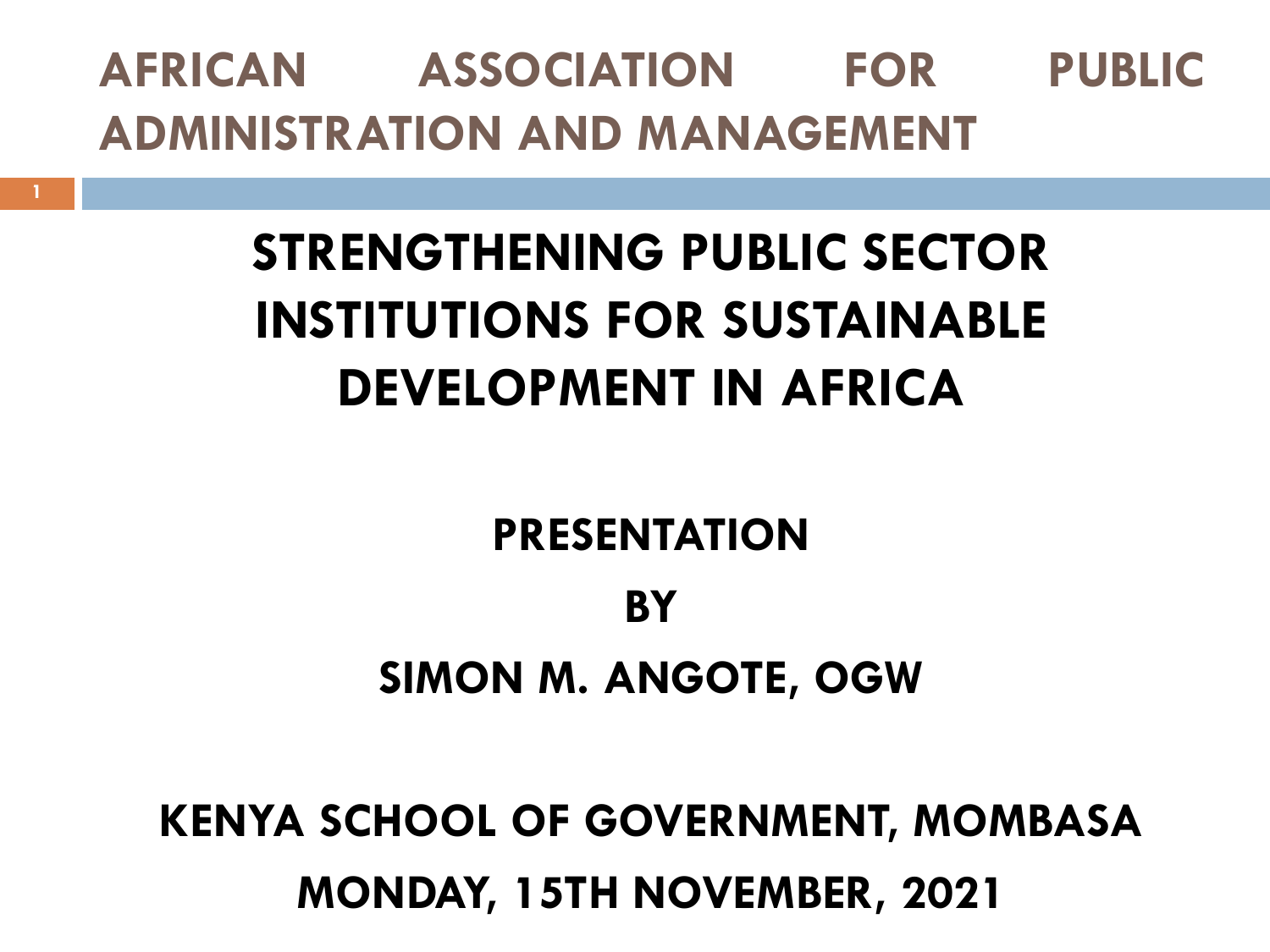# **Outline**

#### $\Box$  Introduction

- □ Concepts: development, sustainability, sustainable development
- $\Box$  Institutions for sustainable development
- $\Box$  Interventions for strengthening public sector institutions for sustainable development.
- □ Conclusion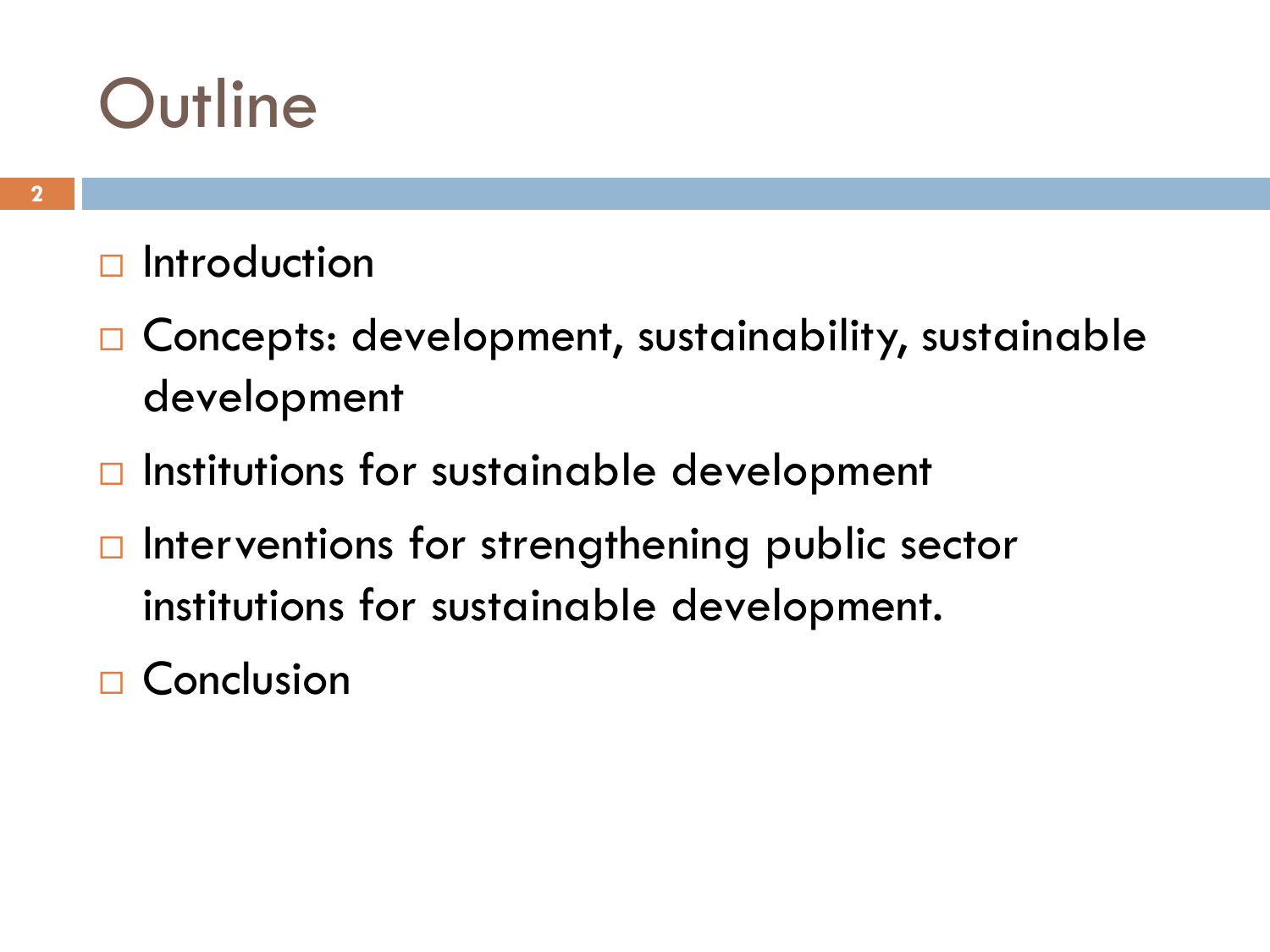## **CONCEPTS**

### **1. THE CONCEPT OF DEVELOPMENT**

Development is defined as 'an evolutionary process in which the human capacity increases in terms of initiating new structures, coping with problems, adapting to continuous change, and striving purposefully and creatively to attain new goals (Du Pisani, 2006).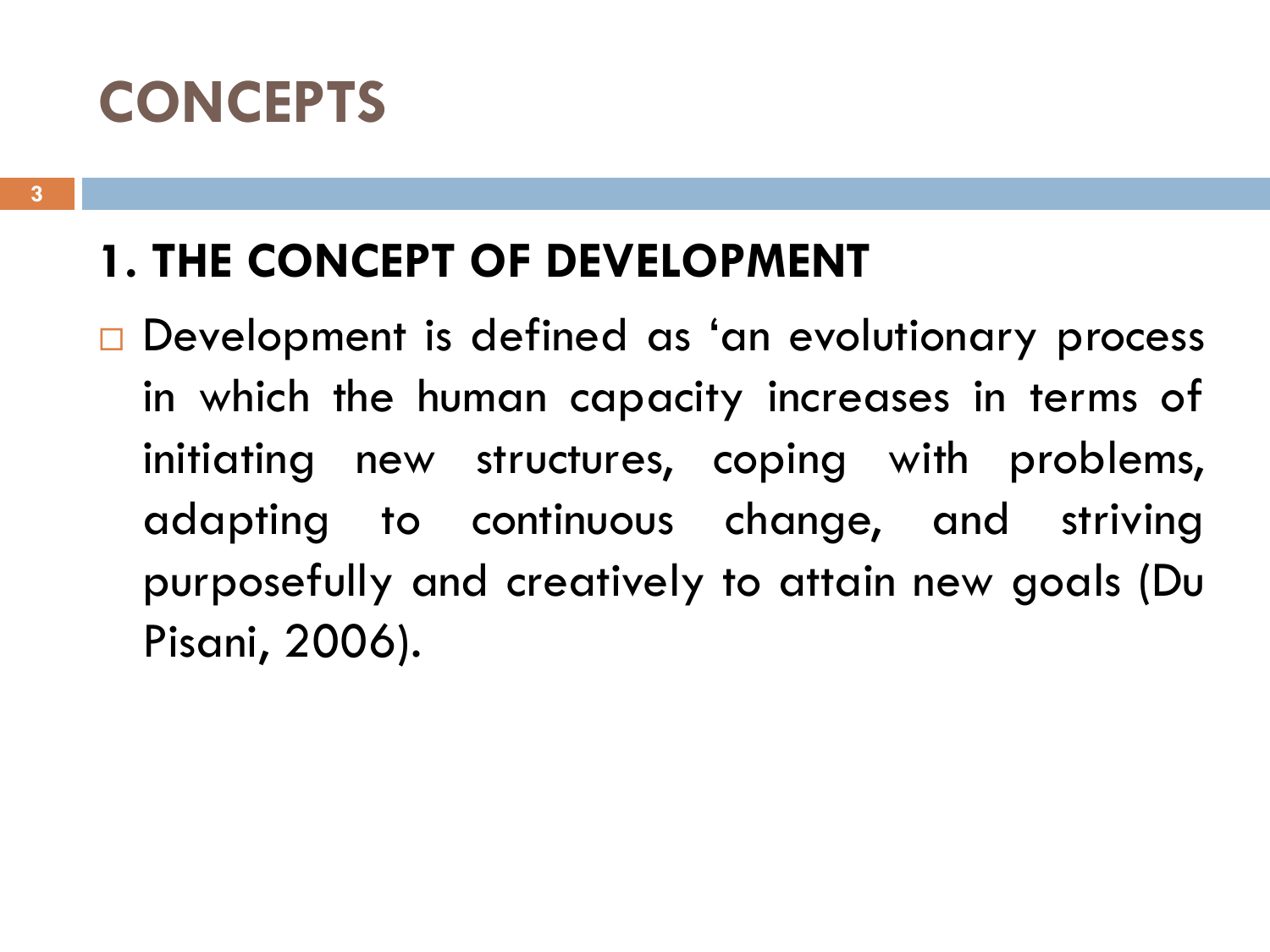- $\Box$  Development is a social condition within a nation, in which the needs of its population are satisfied by the rational and sustainable use of natural resources and systems (Reyes, 2001)
- Development is a multidimensional process that involves major changes in social structures, attitudes, and institutions, as well as economic growth, reduction of inequality, and eradication of absolute poverty (Todaro and Smith, 2006) .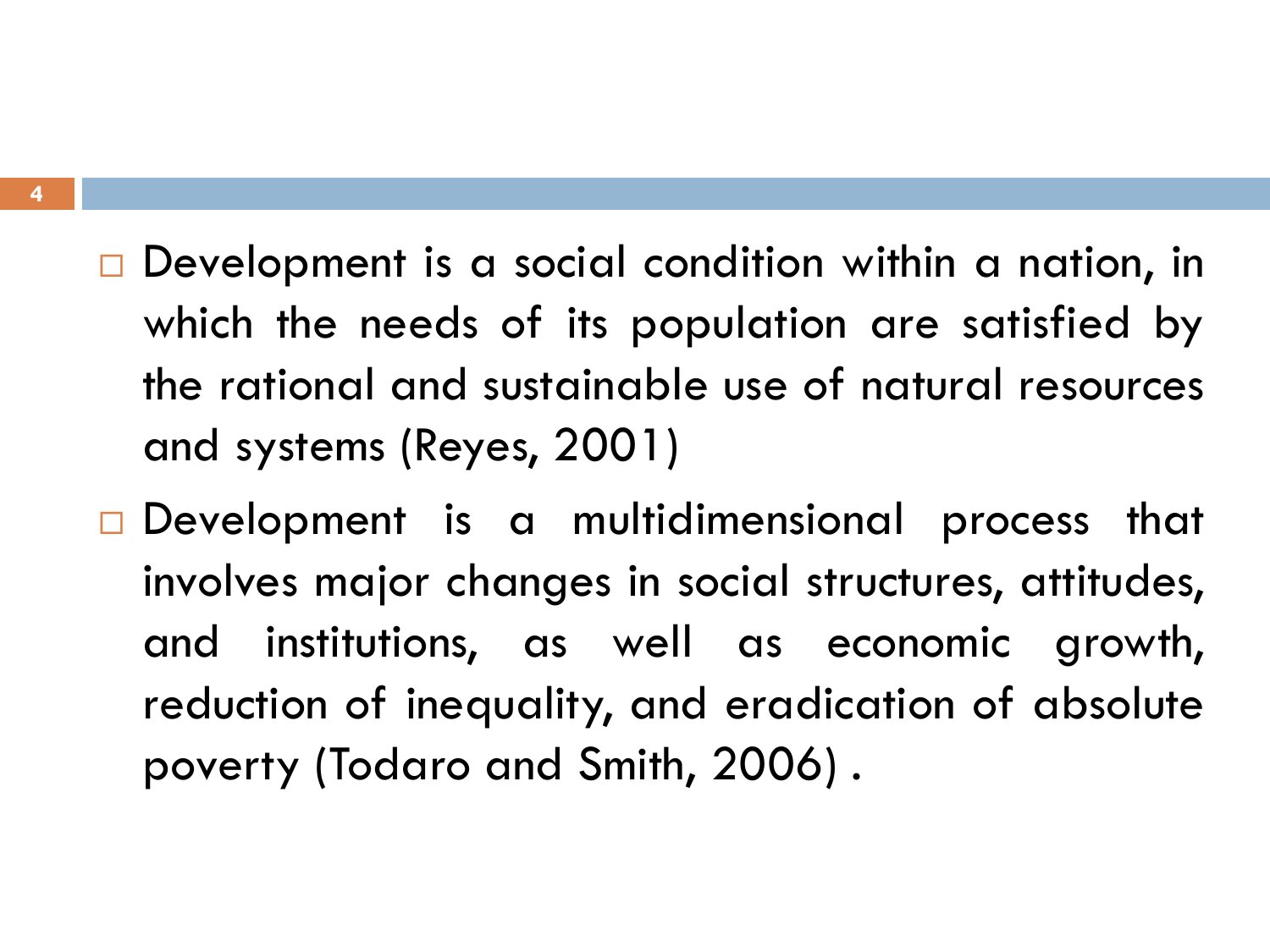### **2. SUSTAINABILITY**

- **5**
- Sustainability is the capacity to maintain some entity, outcome or process over time (Basiago, 1999).
- $\Box$  The concept connotes improving and sustaining a healthy economic, ecological and social system for human development.
- □ Sustainability is the efficient and equitable distribution of resources intra-generationally and inter-generationally with the operation of socioeconomic activities within the confines of a finite ecosystem (Stoddart, 2011).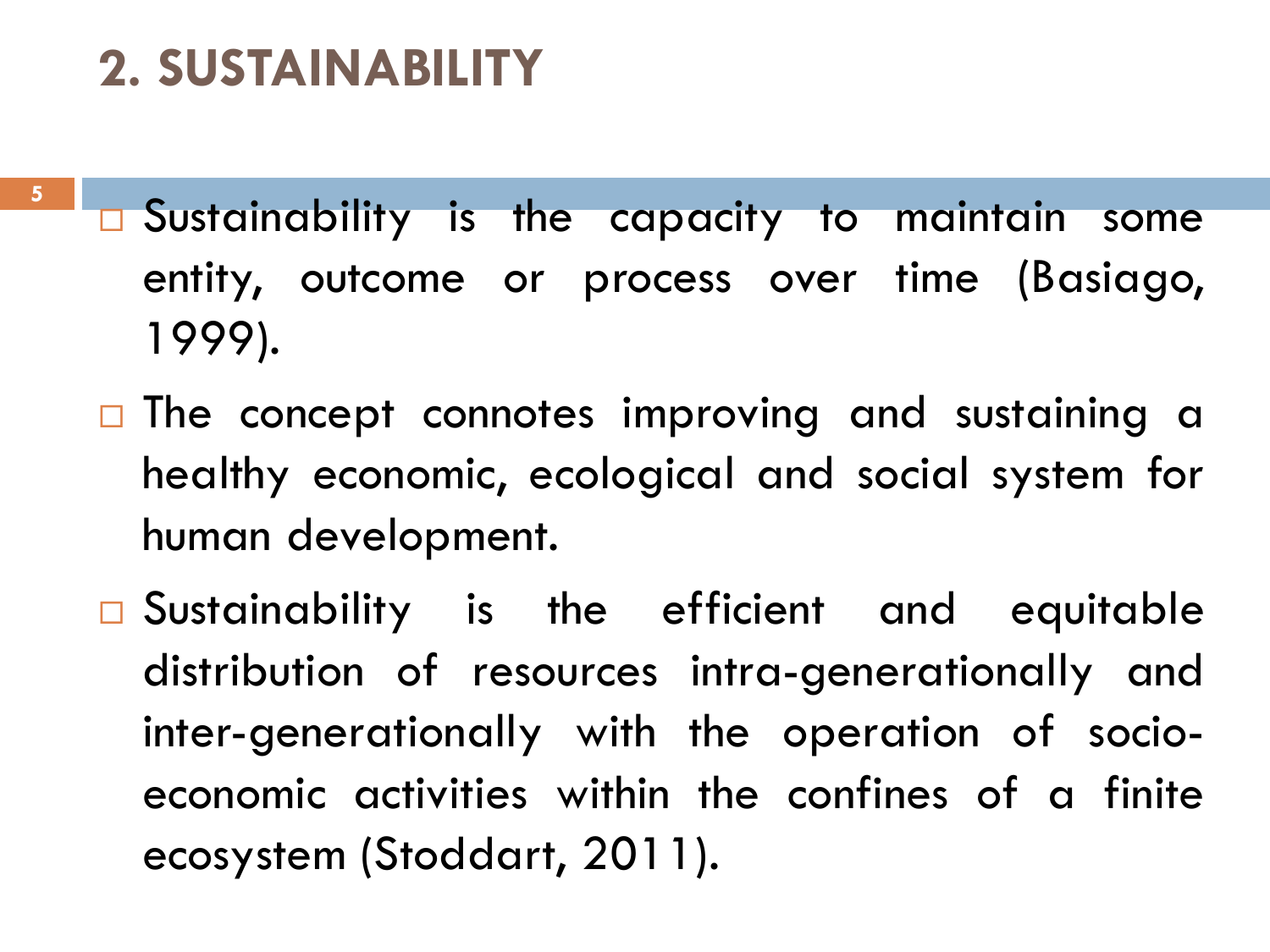### **3. SUSTAINABLE DEVELOPMENT (SD)**

- **6**
- SD may be defined as development that meets the needs of the current generation without compromising the ability of future generations to meet their own needs (Schaefer & Crane, 2005).
- $\Box$  The idea of sustainable development assumes that there is interdependence between economic development of societies and the environmental quality. It also states that there exists a significant correlation between future economic growth and preserving the environment in the best possible condition for next generations.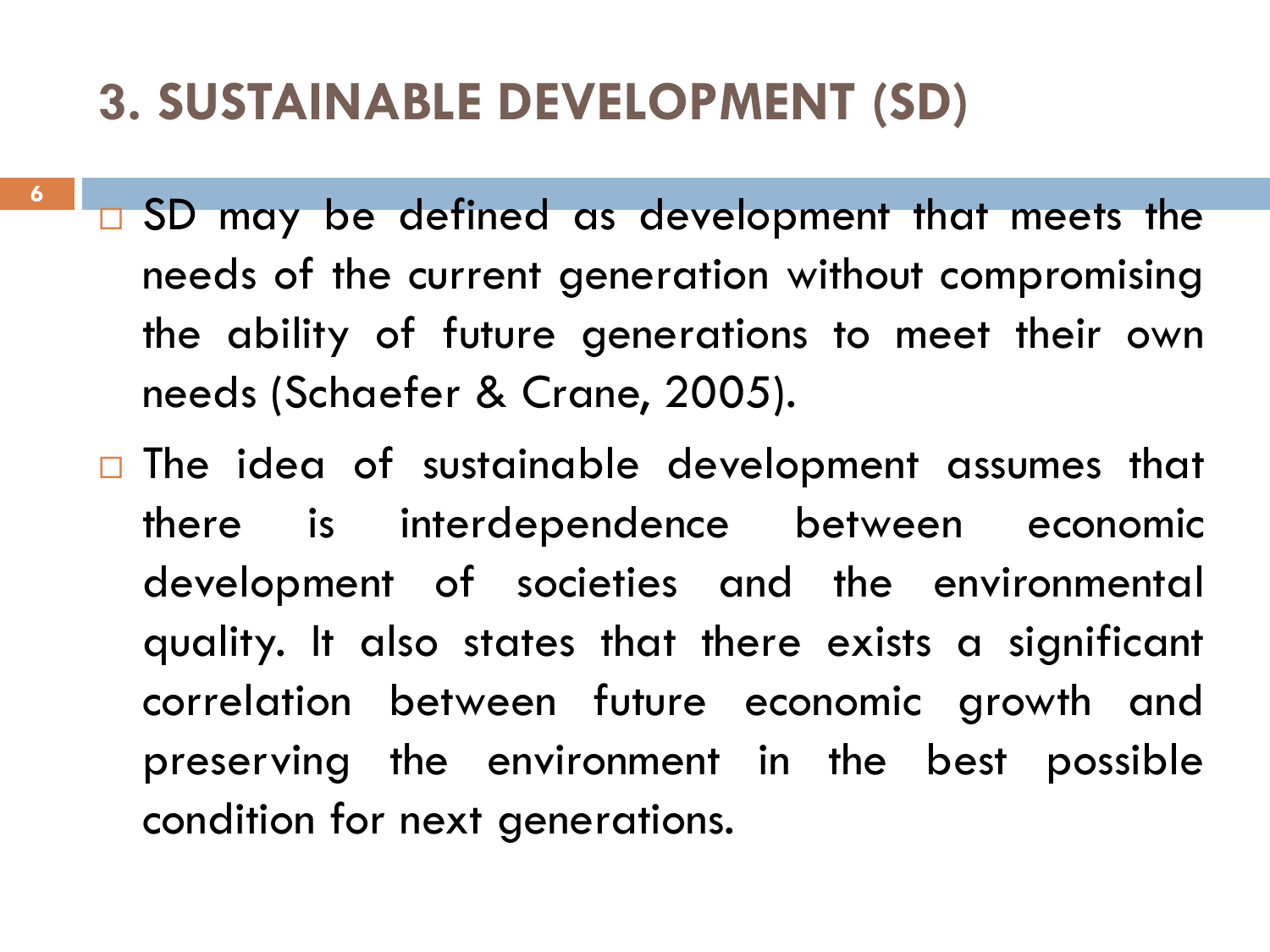- □ Sustainable Development is an approach to development which uses resources in a way that allows them (the resources) to continue to exist for others (Mohieldin, 2017).
- □ SD can be related to organizing principle for meeting human development goals while at the same time sustaining the ability of natural systems to provide the natural resources and ecosystem services upon which the economy and society depend (Evers 2017) .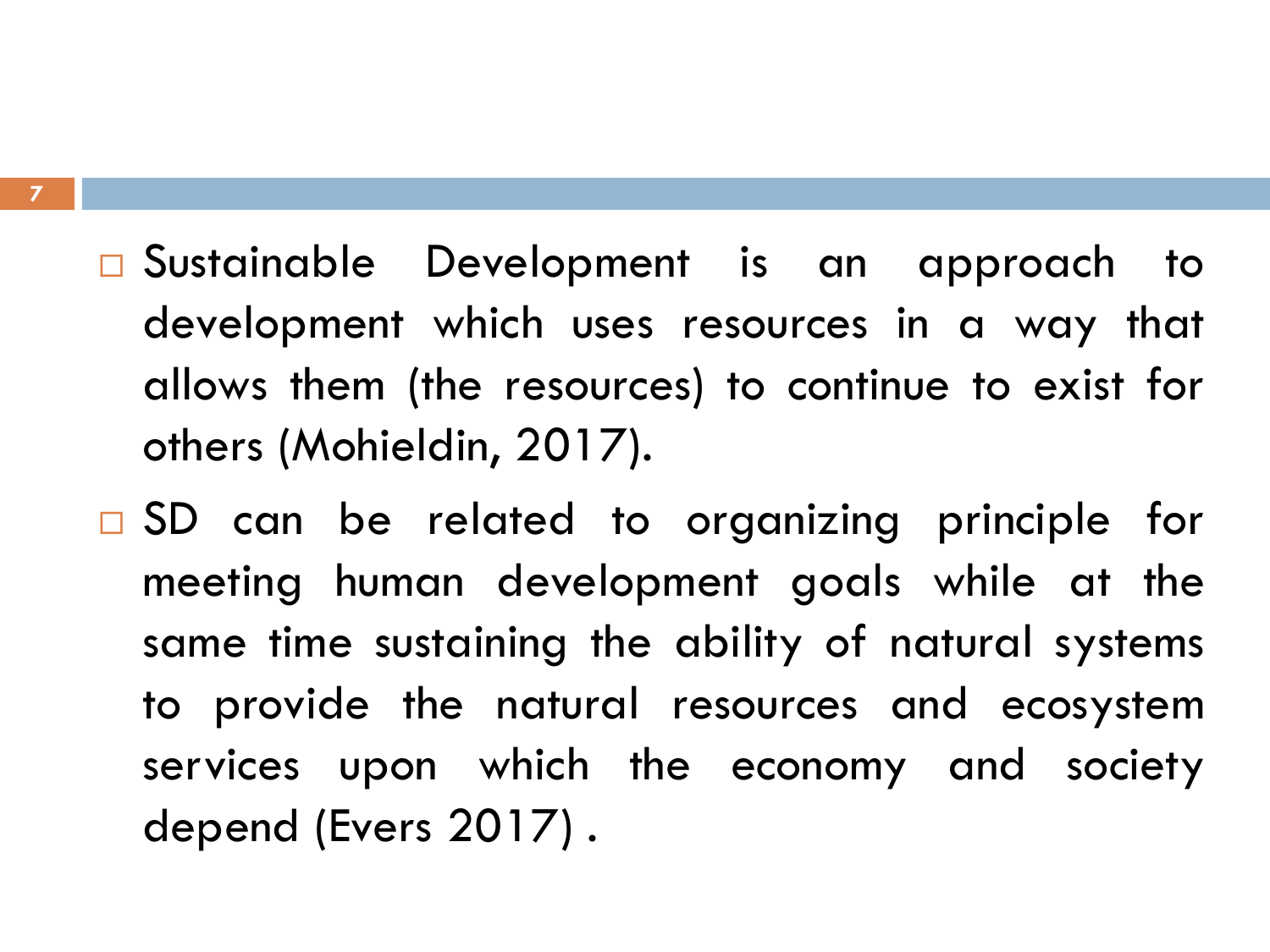## **Sustainable development, a historical perspective**

- **8**
- □ SD as a concept, derives from economics as a discipline.
- $\Box$  The discussion regarding whether the capacity of the Earth's limited natural resources would be able to continually support the existence of the increasing human population gained prominence with the Malthusian population theory in the early 1800s (Dixon and Fallon, 1989).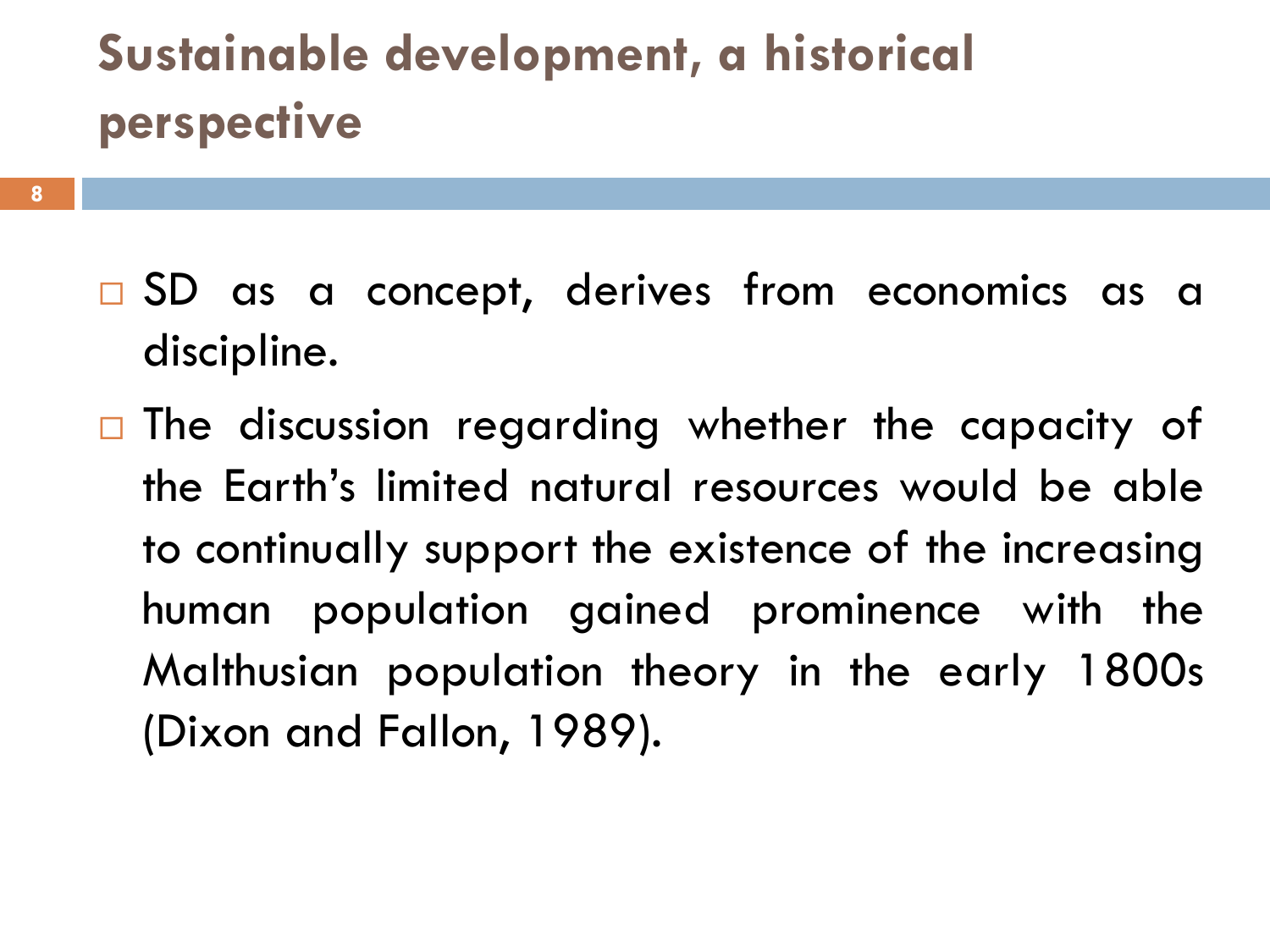**n** Malthus postulated that human population tended to grow in a geometric progression, while subsistence could grow in only an arithmetic progression, and for that matter, population growth was likely to outstrip the capacity of the natural resources to support the needs of the increasing population.

**9**

 $\Box$  Therefore, if measures were not taken to check the rapid population growth rate, exhaustion or depletion of natural resources would occur, resulting in misery for humans (Eblen & Eblen, 1994).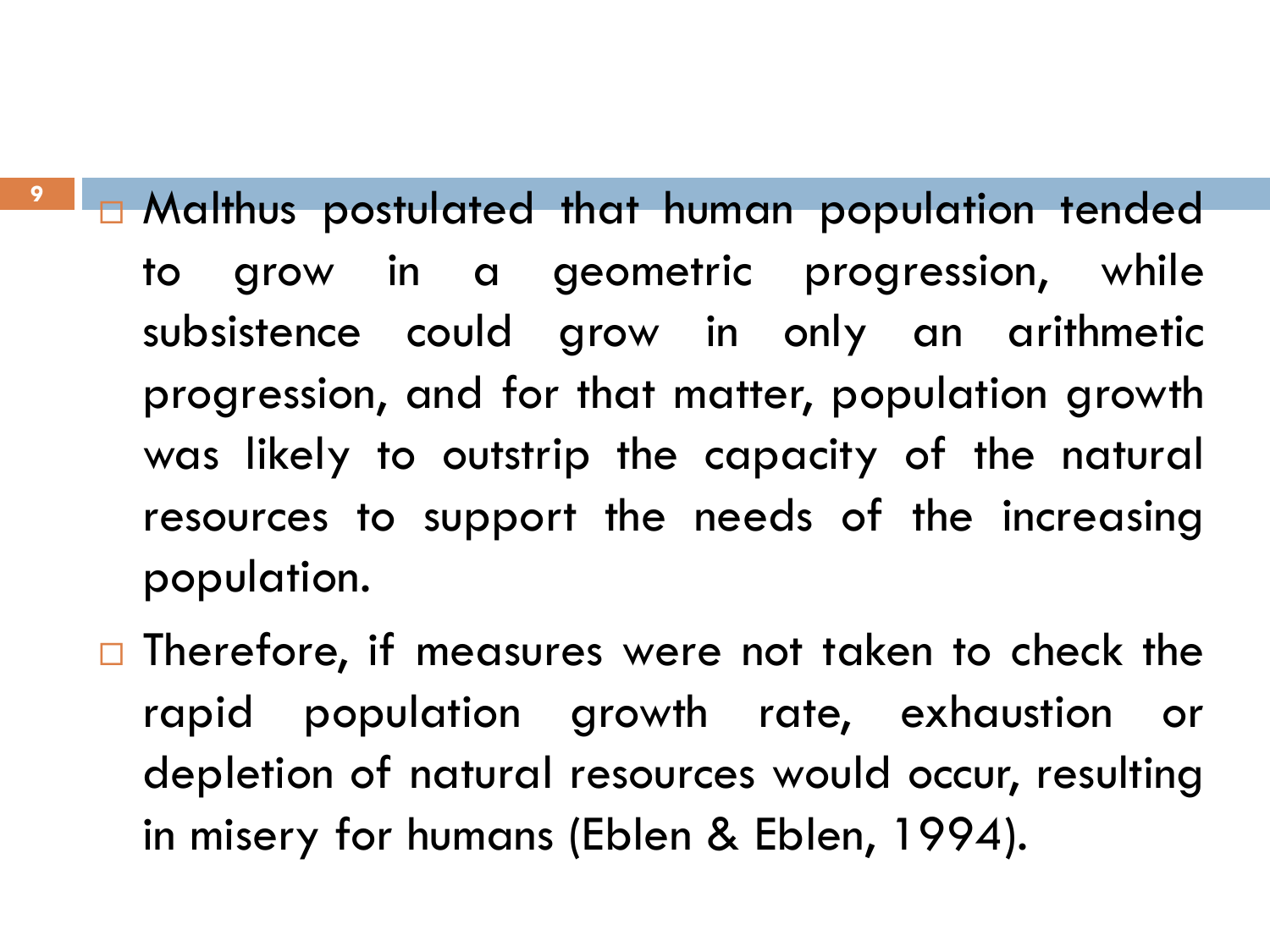#### **RELATIONSHIPS AMONG THE ENVIRONMENT, ECONOMY AND SOCIETY**

- $\Box$  The best choices are likely to remain those that meet the needs of society and are environmentally and economically viable, economically and socially equitable as well as socially and environmentally bearable.
- □ This leads to three interconnected spheres or domains of sustainability that describe the relationships among the environmental, economic, and social aspects of SD.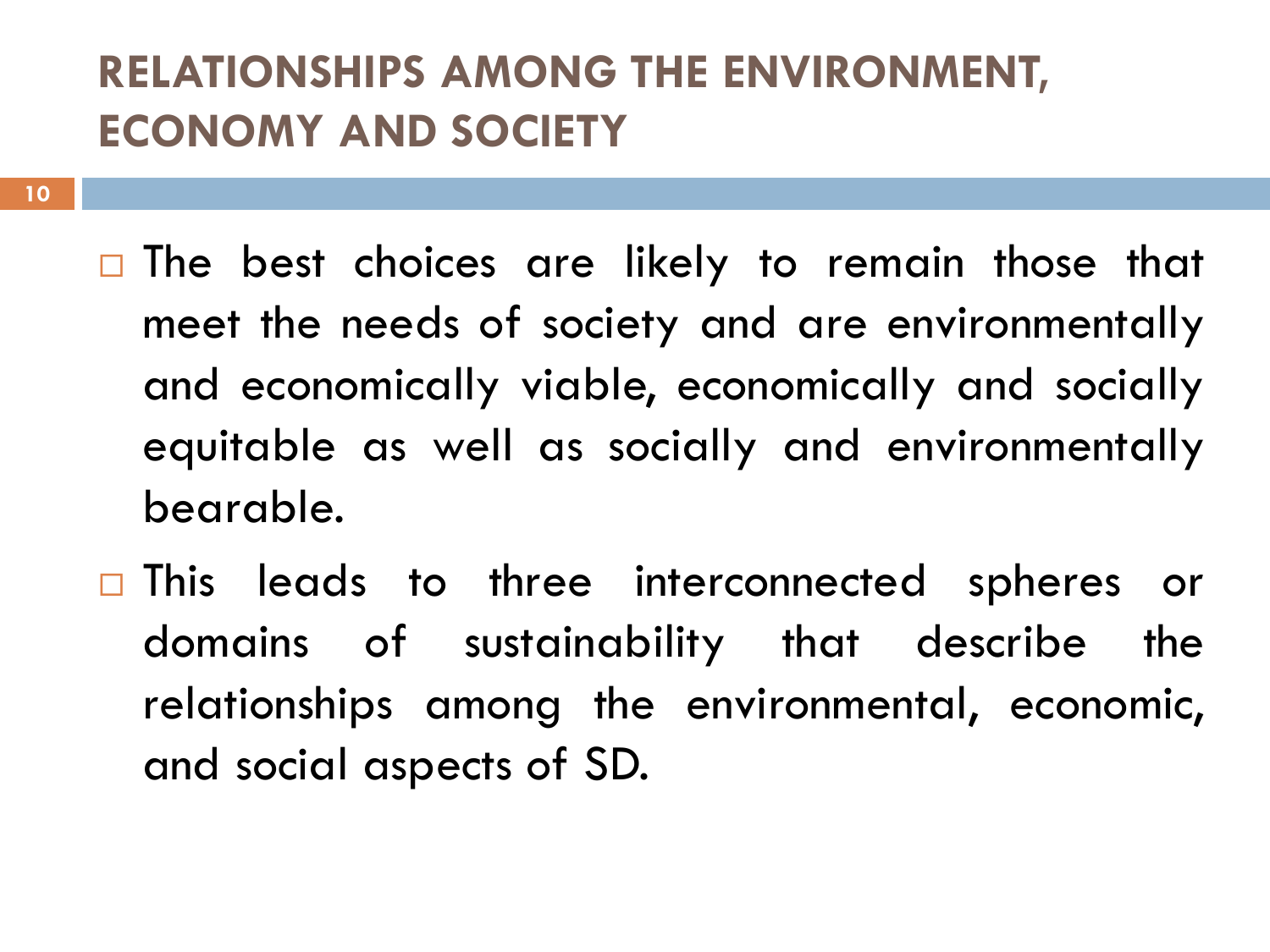- □ Everything man does or plans to do on earth has implications for the environment, economy or society and for that matter the continued existence and wellbeing of the human race.
- $\Box$  When the concepts contained in the three spheres of sustainability are applied well to real world situations, everybody wins because
	- natural resources are preserved,
	- $\blacksquare$  the environment is protected,
	- the economy booms and is resilient, social life is good because there is peace and respect for human rights (DESA-UN, 2018).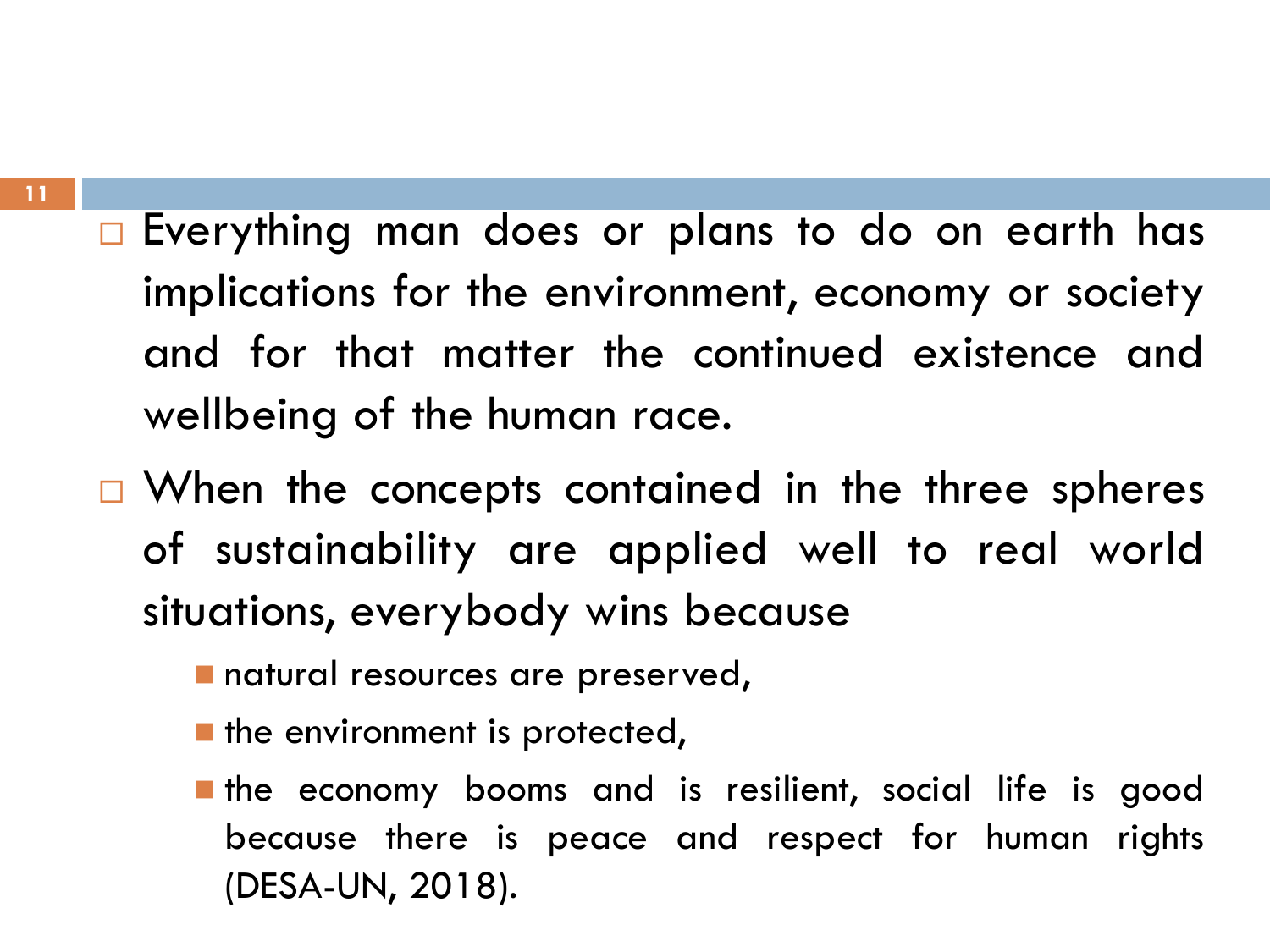

**Source: Wanamker, 2018**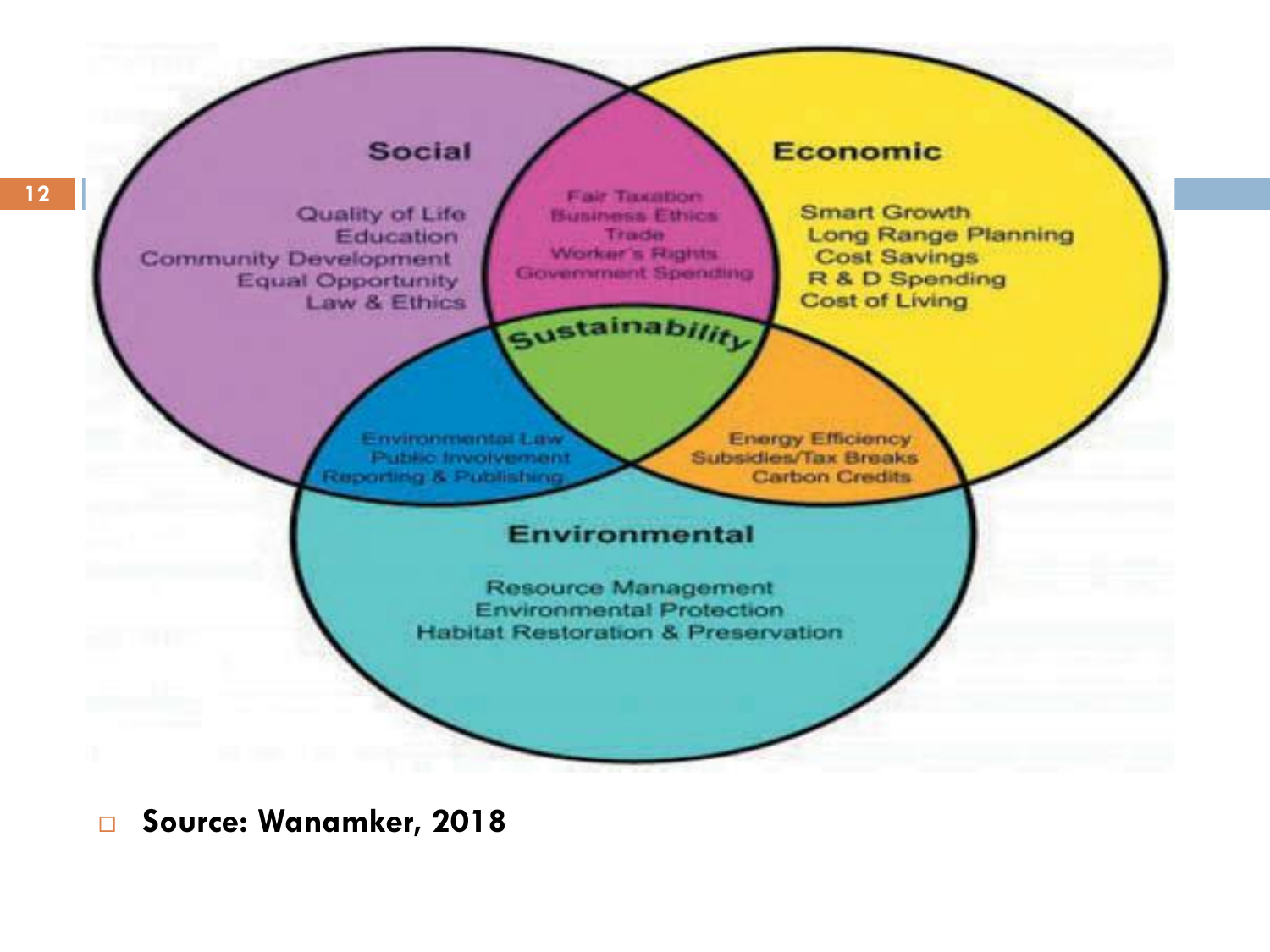### **PILLARS OF SUSTAINABLE DEVELOPMENT**

- □ SD emphasises a positive transformation trajectory anchored essentially on social, economic and environmental factors (Taylor (2016),.
- $\Box$  The three main issues of sustainable development are:
	- $\blacksquare$  economic growth,
	- **<u>E**</u> environmental protection and
	- **E** social equality
	- (Taylor, 2016)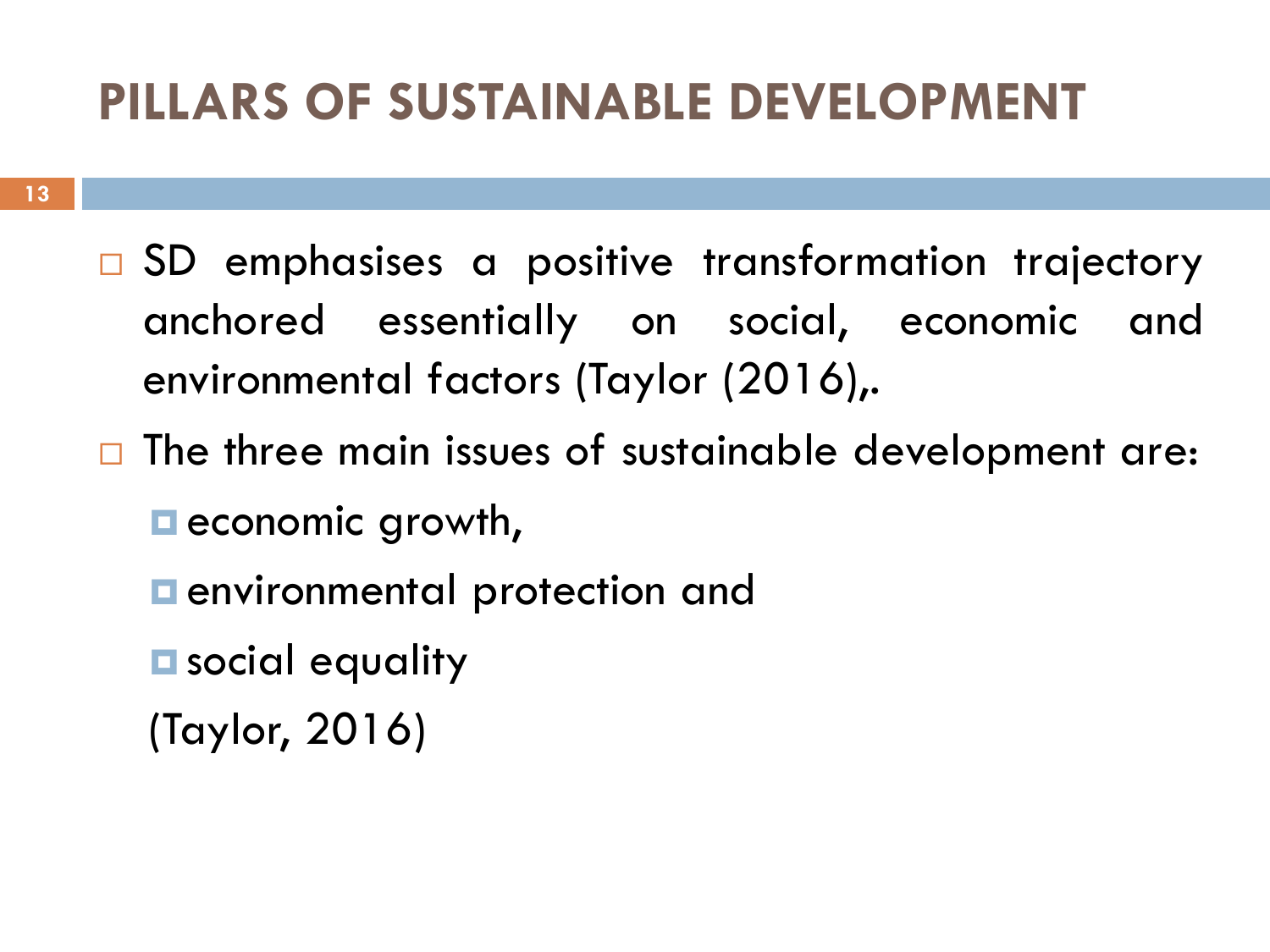| Pillar      | <b>Explanation</b>                                                                                                                                                                                                                                                                                                                                                                                                                                                                                                                                     |
|-------------|--------------------------------------------------------------------------------------------------------------------------------------------------------------------------------------------------------------------------------------------------------------------------------------------------------------------------------------------------------------------------------------------------------------------------------------------------------------------------------------------------------------------------------------------------------|
| 1. Economic | A system of production that satisfies present consumption<br>levels without compromising future needs<br>It was believed that economic growth would be<br>$\bullet$<br>accompanied by the technological advancement to<br>replenish natural resources destroyed in the production<br>process<br>(Cooper & Vargas, 2004).<br>It has been realised that natural resources are not<br>$\bullet$<br>infinite; besides not all of them can be replenished or<br>are renewable.                                                                              |
| 2. Social   | • Social sustainability encompasses notions of equity,<br>empowerment, accessibility, participation,<br>cultural<br>identity and institutional stability<br>• Concept implies that people matter since development is<br>about people.<br>Basically, social sustainability connotes a system of social<br>$\bullet$<br>organization that alleviates poverty.<br>"social sustainability" relates to the nexus between social<br>$\bullet$<br>conditions such as poverty and between social conditions<br>such as poverty and environmental destruction. |

**14**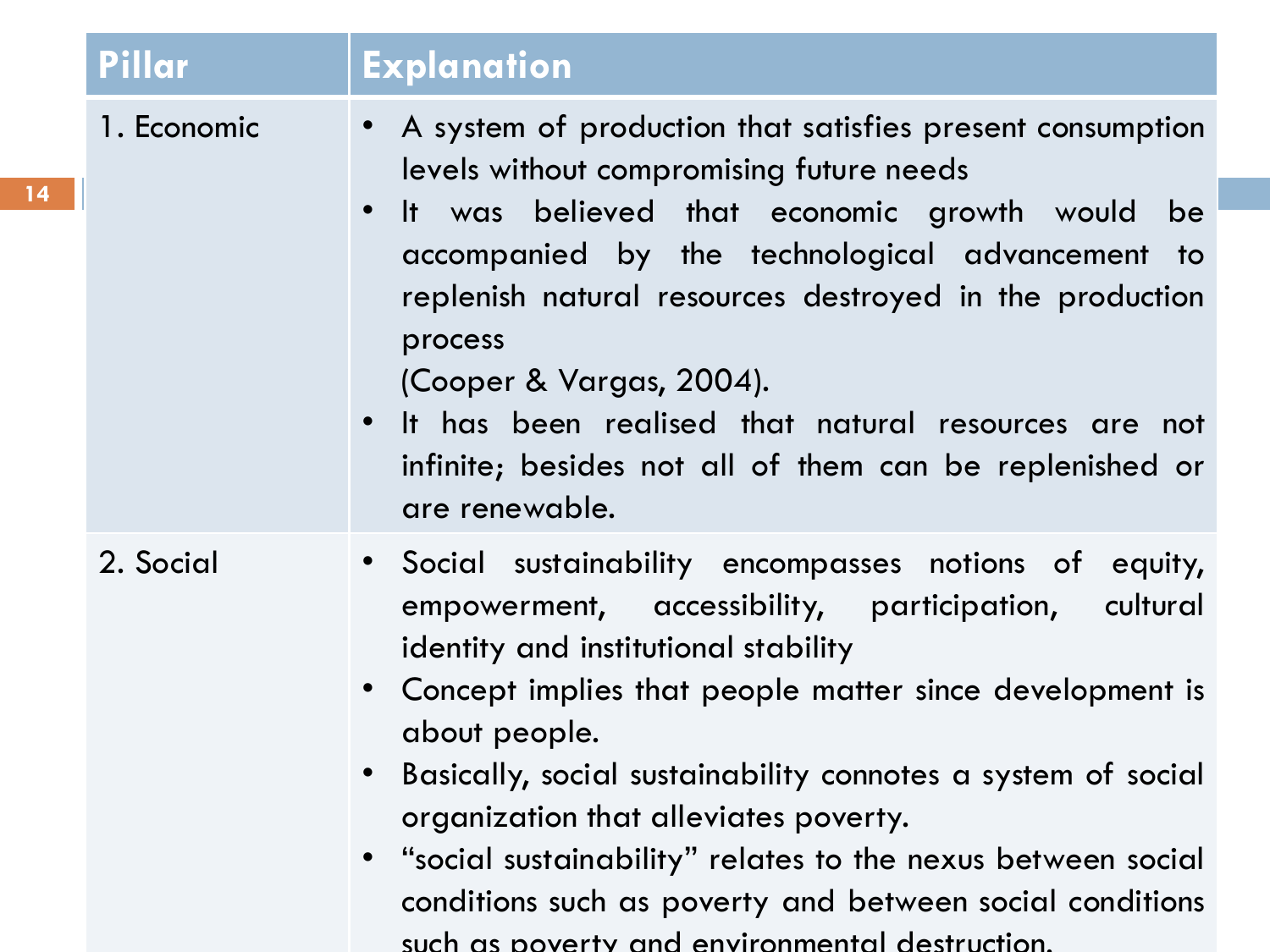|  | Pillar                | <b>Explanation</b>                                                                                                                                                                                                                                                                                                                                                                                                               |
|--|-----------------------|----------------------------------------------------------------------------------------------------------------------------------------------------------------------------------------------------------------------------------------------------------------------------------------------------------------------------------------------------------------------------------------------------------------------------------|
|  | 3. Environmtal Pillar | It is about the natural environment and how it remains<br>productive and resilient to support human life.<br>Sustainability relates to ecosystem integrity and<br>carrying capacity of natural environment<br>(Brodhag & Talier. 2006).<br>It is about the natural environment and how it remains<br>productive and resilient to support integrity and<br>carrying capacity of natural environment (Brodhag &<br>Taliere, 2006). |
|  |                       |                                                                                                                                                                                                                                                                                                                                                                                                                                  |
|  |                       |                                                                                                                                                                                                                                                                                                                                                                                                                                  |
|  |                       |                                                                                                                                                                                                                                                                                                                                                                                                                                  |

**15**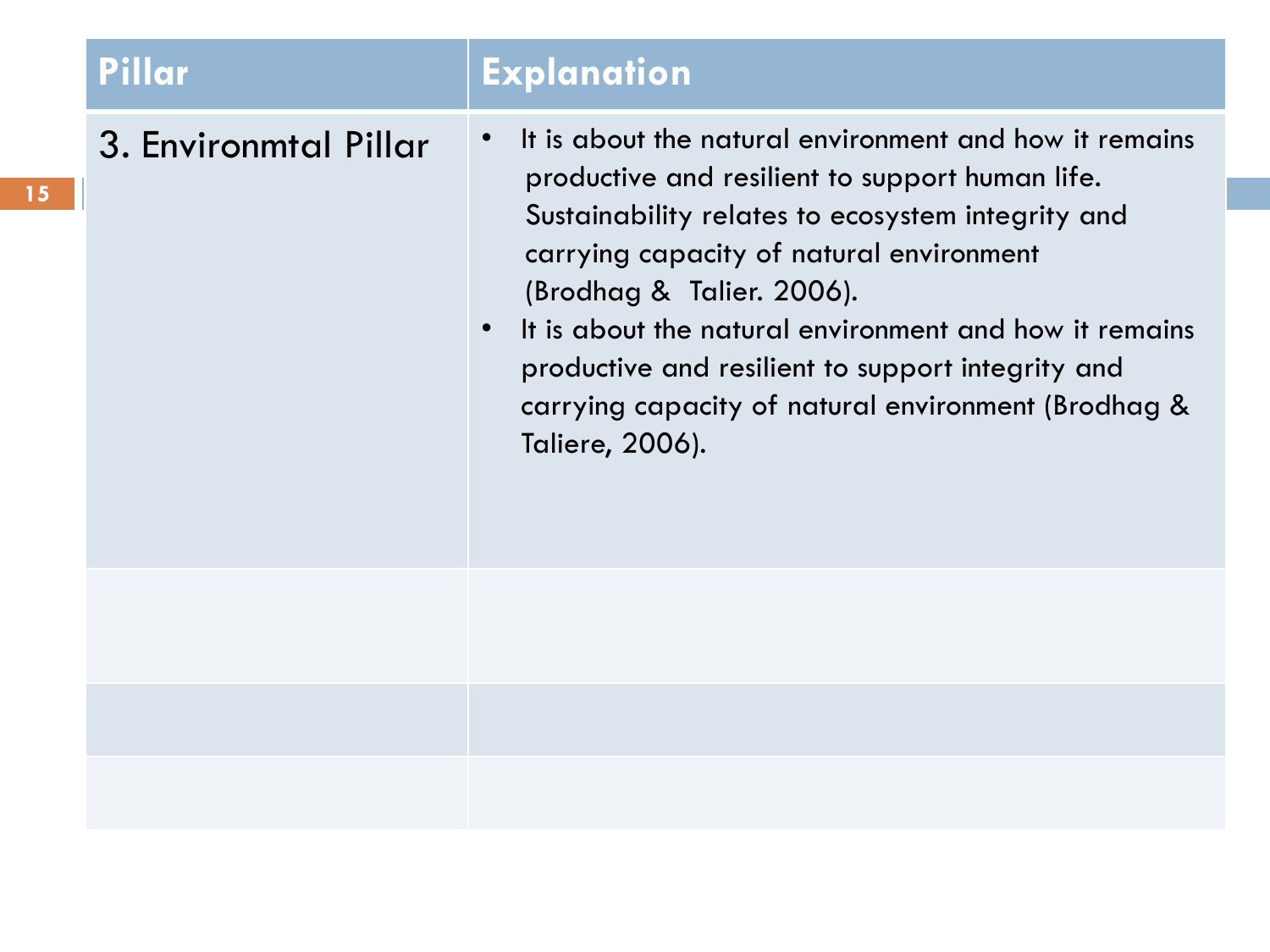### **INSTITUTIONS FOR SUSTAINABLE DEVELOPMENT IN AFRICA**

- A Report by United Nations Department for Economic and Social Affairs (Undesa, 2020) entitled "A Compendium of National Institutional Arrangements for implementing the 2030 Agenda for Sustainable Development" provides insights based on country reports on institutional support for implementing 2030 Agenda on Sustainable Development.
- $\Box$  The Report is based around nine (9) rubrics that I seek to highlight.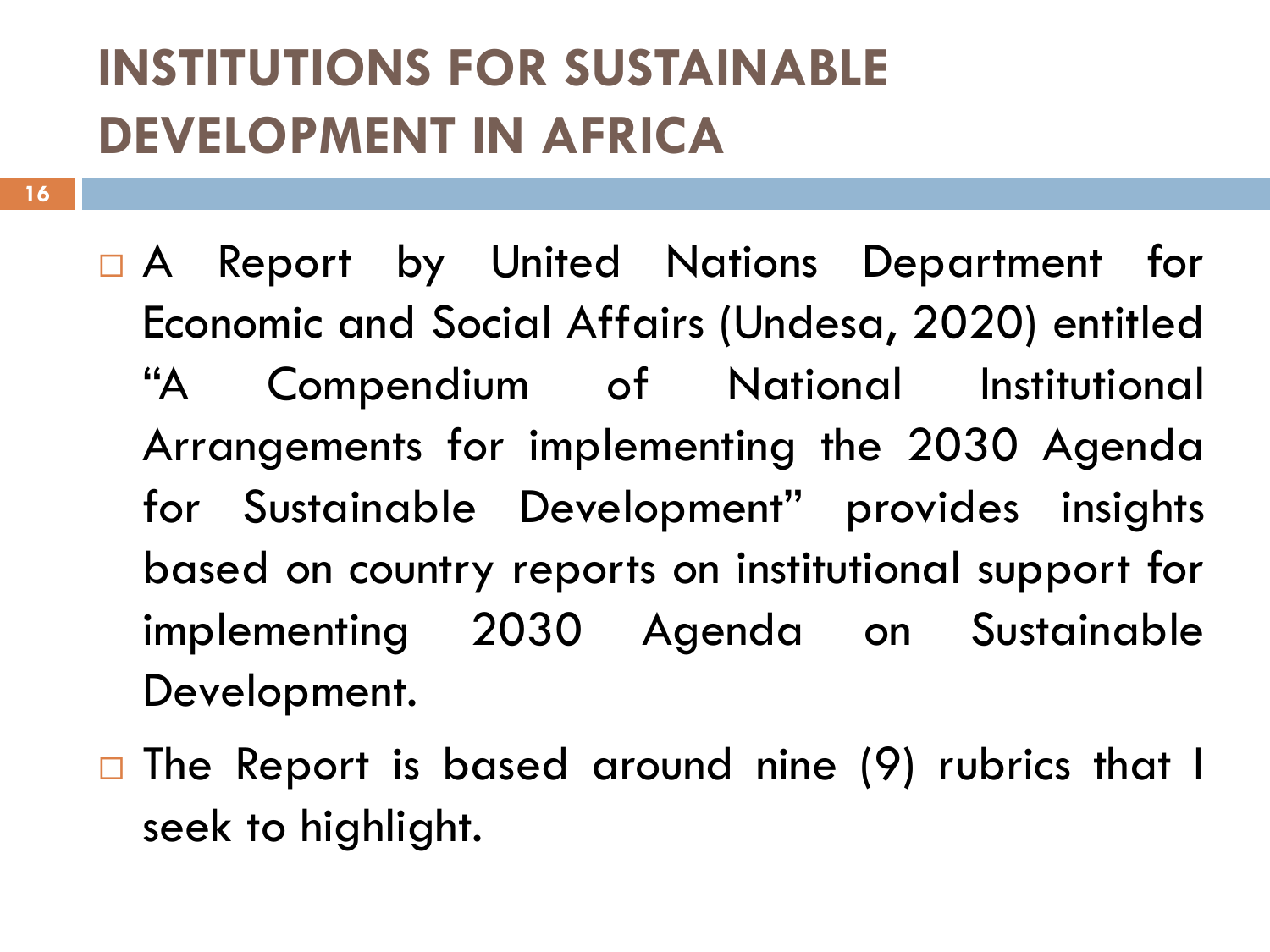#### **1. National strategies and plans**

- □ Most countries have incorporated implementation of SDGs as part of their national development plans.
- $\Box$  In other countries new national strategies for implementation of SDGs have been developed.
- 2. **High-level institutional arrangements for SDG implementation**
- □ Whole of Government Approach (WOGA) used in implementation of the SDGs.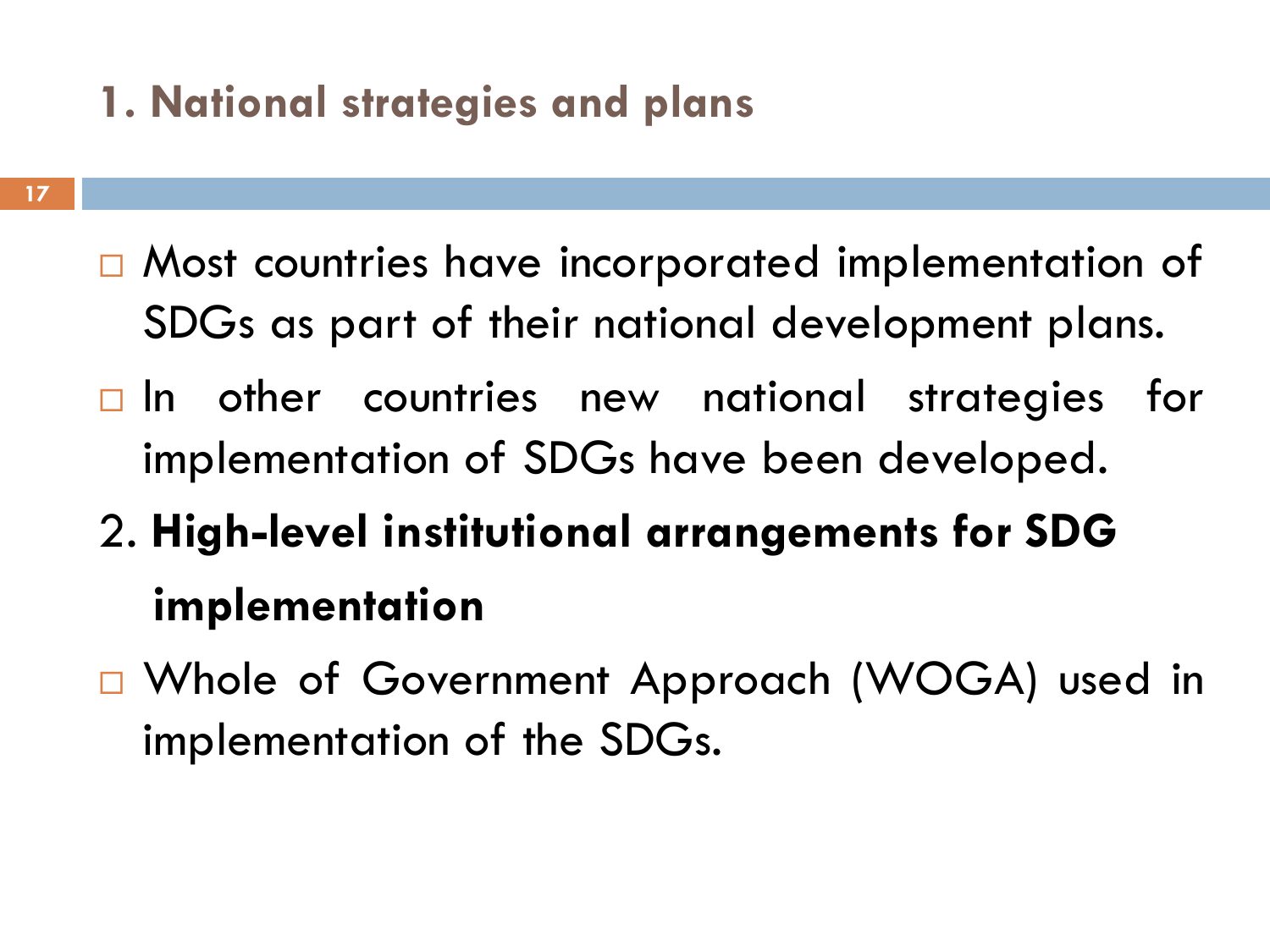- **3. Engagement of local authorities in SDG implementation**
- Many countries in Africa have organized the implementation of the SDGs around existing local government structures.
- **4. Parliamentary engagement around the SDGs**
- **Parliaments provide oversight and allocate** resources.
- $\Box$  They are expected to provide enabling legislation to support implementation of SDGs and oversight implementation.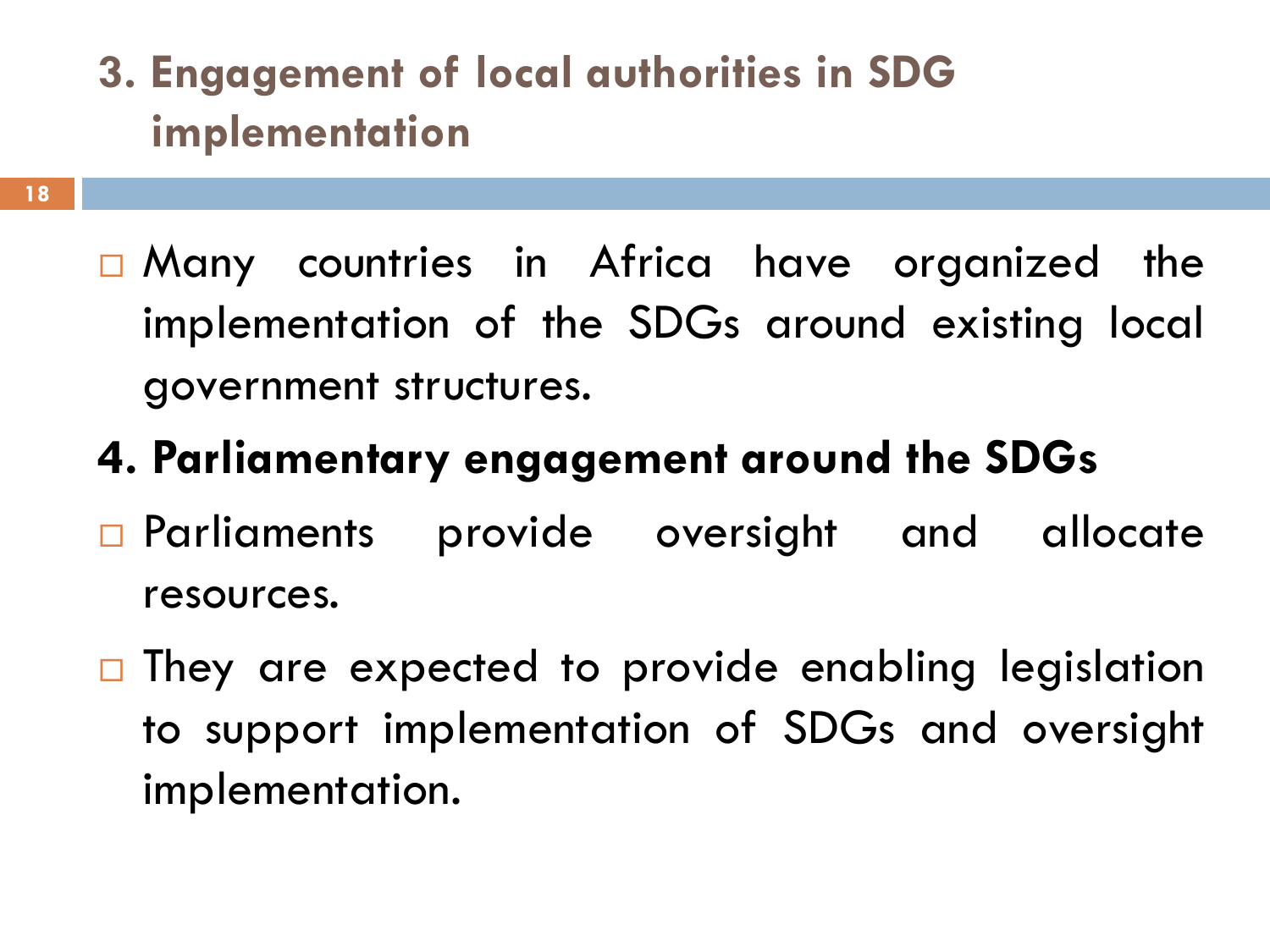### **5. Engaging and equipping public servants**

- □ The Undesa Report citing National Voluntary Reviews (NVRs) notes that this approach has not been used by many governments.
- **6. Civil society and private sector engagement in SDG implementation**
- $\Box$  It is recognized that it is necessary to move to a whole-of-society approach in order to give momentum to implementation of the SDGs.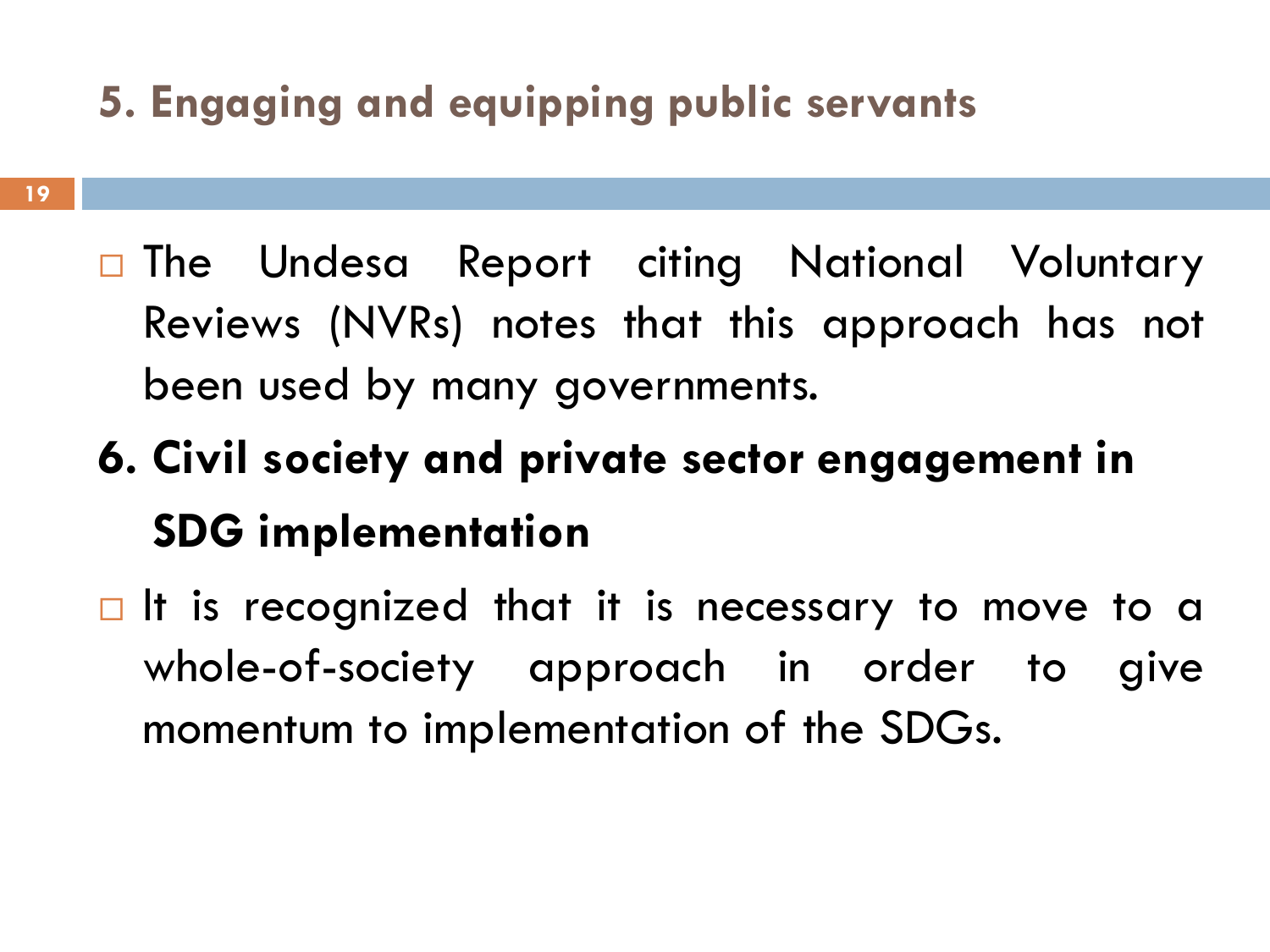#### **7. Monitoring and review of the SDGs**

- □ Countries have identified national targets and indicators for implementation of SDGs
- $\Box$  This approach provides clear mechanism for tracking implementation of SDGs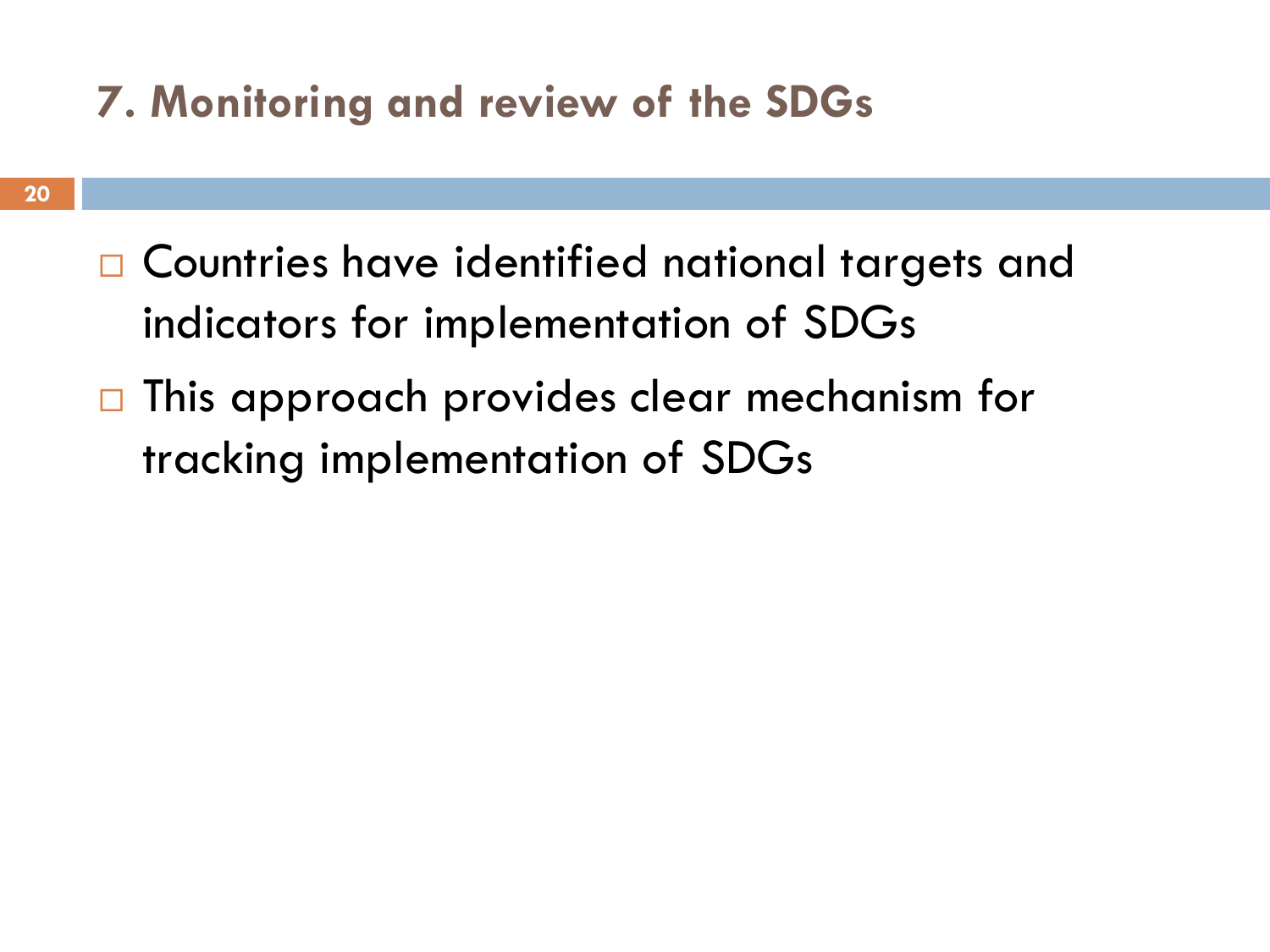#### **8. Engaging supreme audit institutions on SDGs**

- $\Box$  Independent oversight bodies that are supreme audit institutions (SAIs) can play a role in the follow on implementation of SDGs.
- □ Audit of government preparedness and performance thereof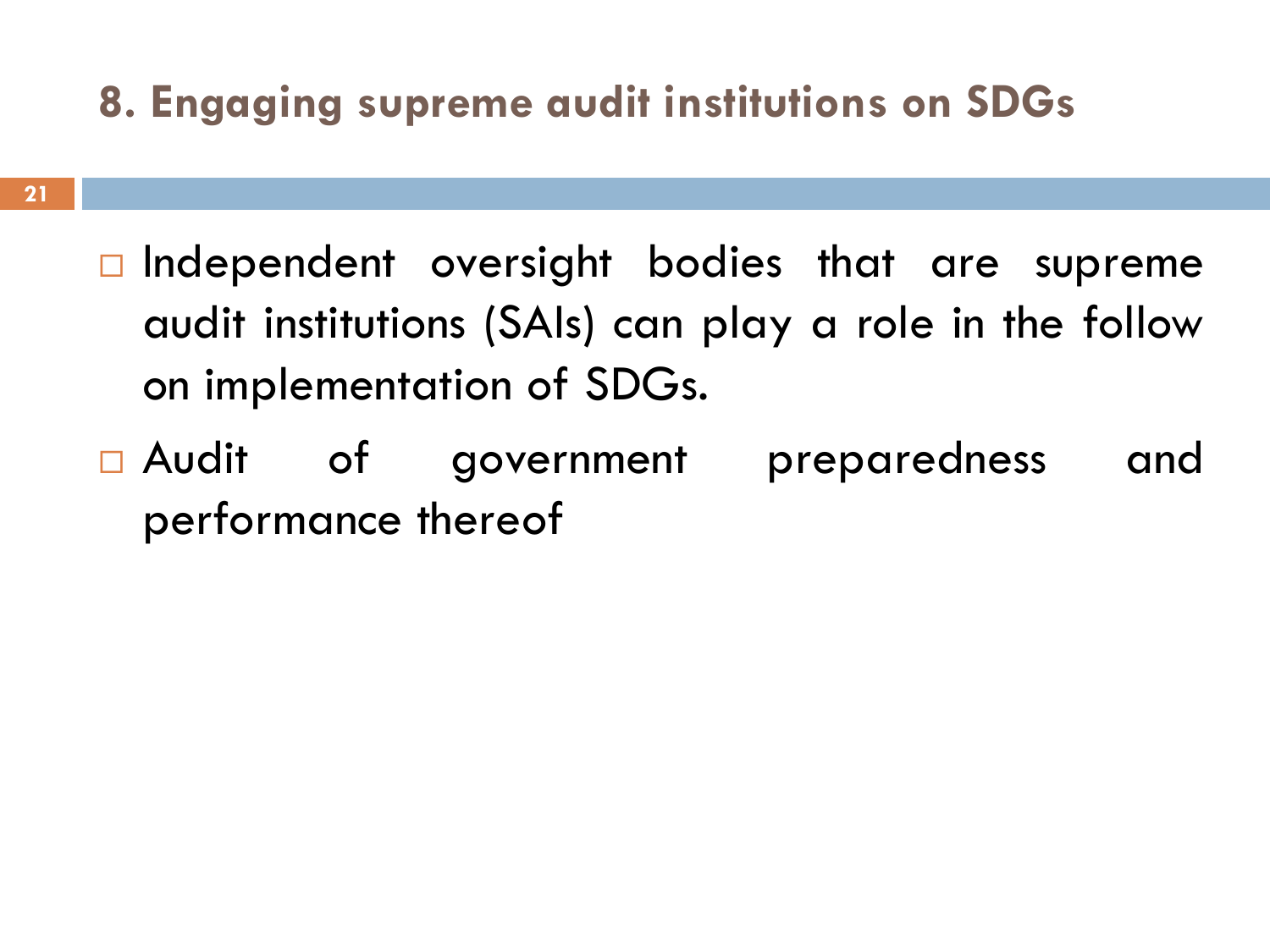#### **9. Budget processes and the SDGs**

□ Needs assessment for implementation of SDGs must be undertaken to enable governments make budgetary provisions.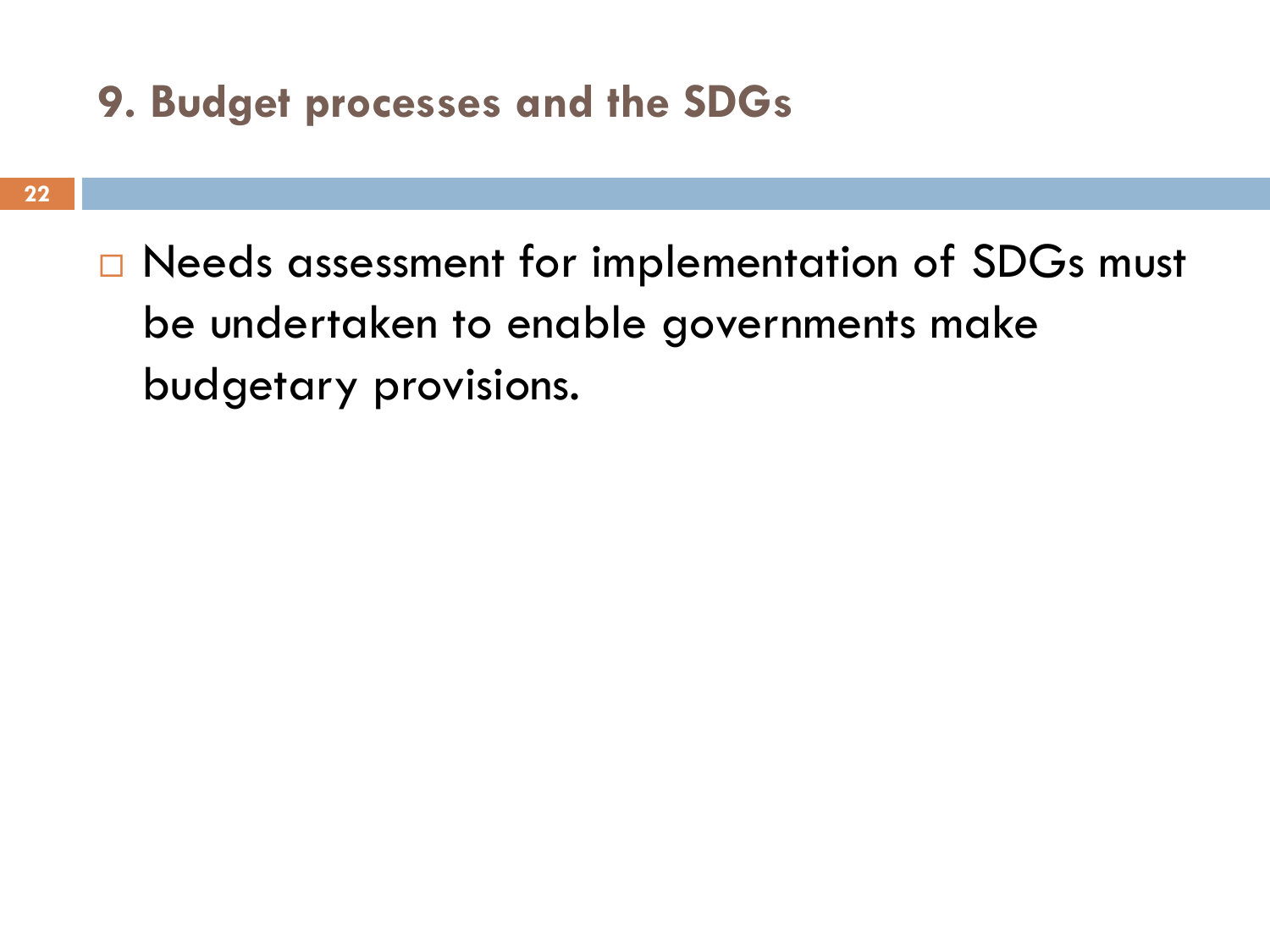### **INTERVENTIONS REQUIRED TO STRENGHTEN INSTITUTIONS THAT SUPPORT SD**

- **Oversight institutions** 
	- Enabling Legislative and Policy frameworks at both national and local government levels
	- **Environment qudits**
- Capacity development and the role of Management Development institutions
	- **E** Enable public sector leadership to effectively engage using the whole of Government Approach (WOGA) or Whole of Society Approach (WOSA)
	- **E** Enable non-state actors to effectively engage government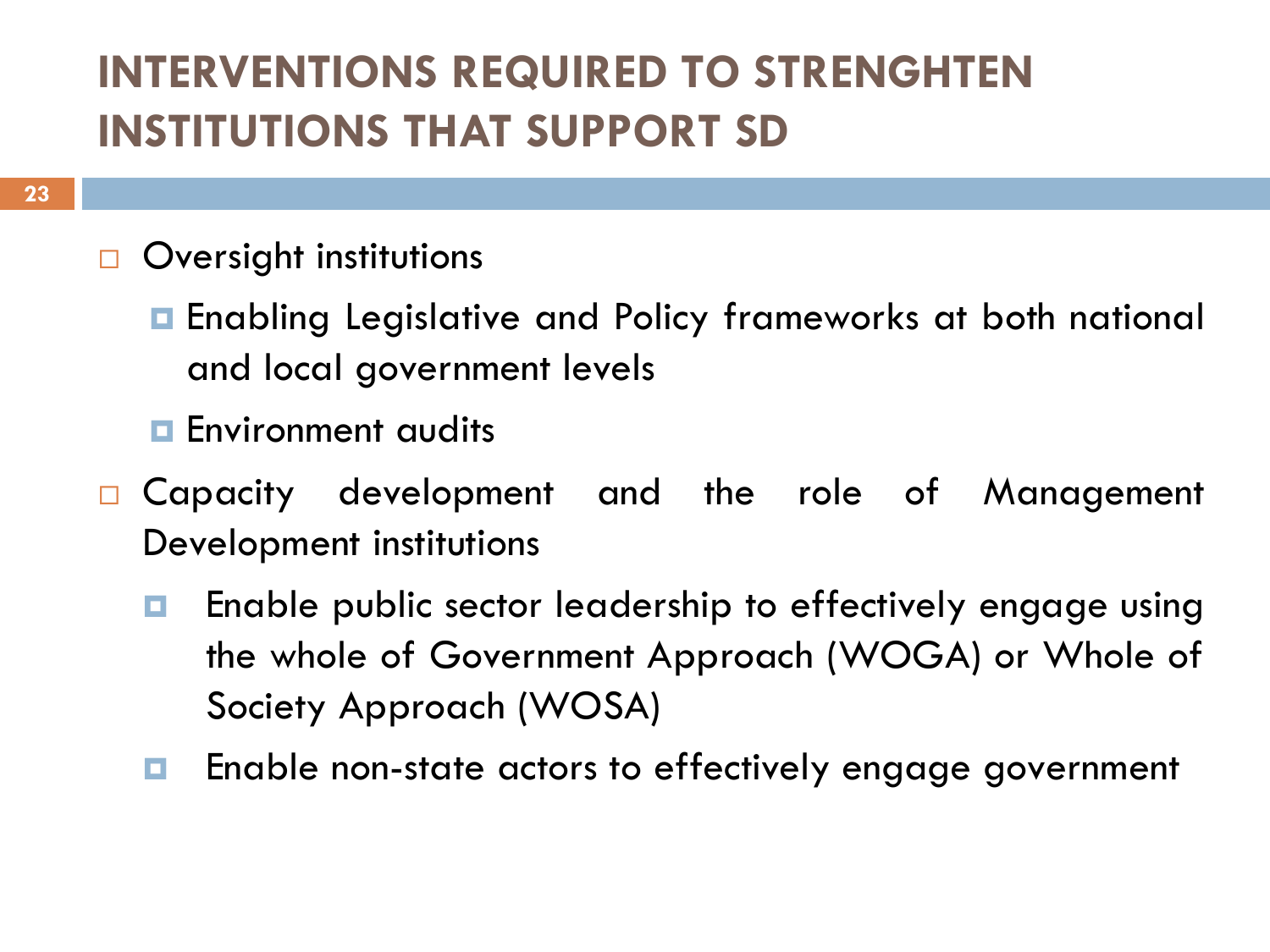- Public awareness of SDGs and the role of individuals in sustainable development
- Institutionalization of engagement of non-state actors.
- Public Service role:
	- $\blacksquare$  to be enhanced through structures for implementing sustainable development programmes
	- **Build facilitative capacity**
- □ Domesticate implementation of SDGs through the national budgetary processes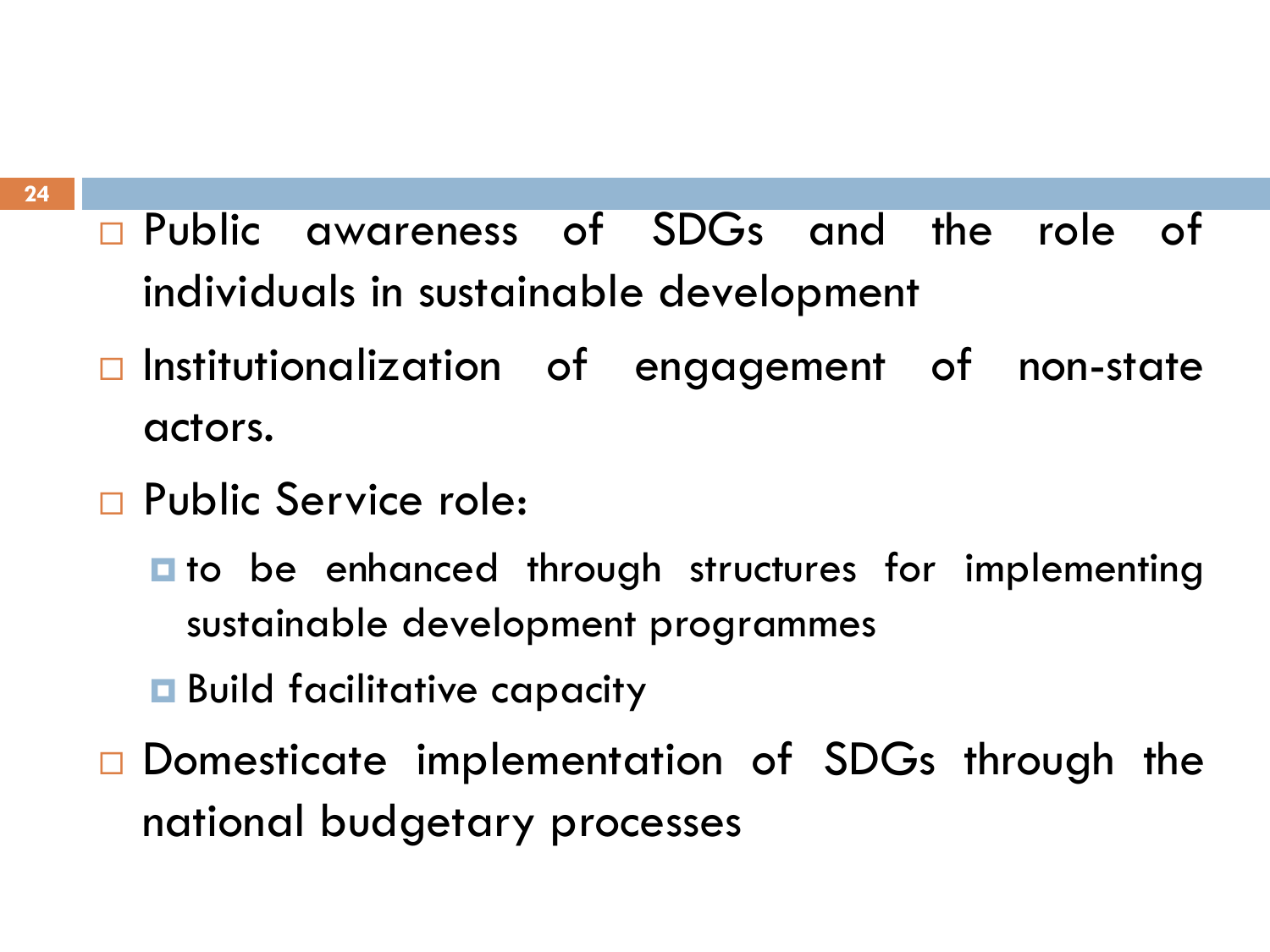#### **CONCLUSION**

- □ Public Sector institutions are key to sustainable development in Africa
- $\Box$  There is therefore need to provide legislative /policy framework to spell out roles for these institutions in promoting sustainable development
- $\Box$  Involvement of the whole of society in matters sustainable development is critical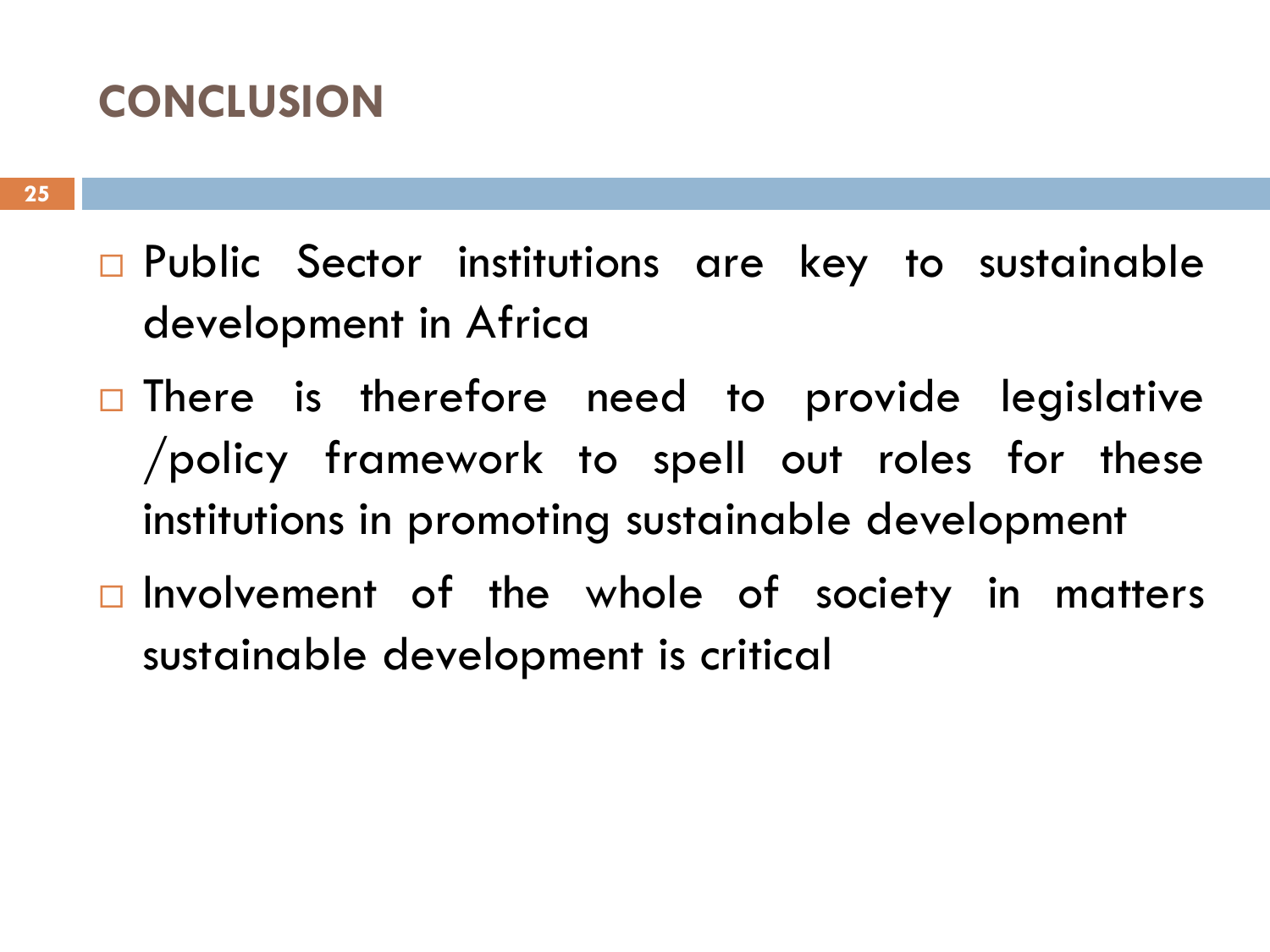#### **REFERENCES**

- □ Basiago, A. D. (1999). Economic, social, and environmental sustainability in development theory and urban planning practice: The environmentalist. Boston: Kluwer Academic Publishers.
- $\Box$  Du Pisani, J. A. (2006). Sustainable development historical roots of the concept. Environmental Sciences, 3(2), 83–96. doi:10.1080/ 15693430600688831
- □ Reyes, G. E. (2001). Four main theories of development: modernization, dependency, word-system, and globalization. Nómadas. Revista Crítica de Ciencias Sociales y Jurídicas, 4(2), 109–124. University of Pittsburgh, USA.